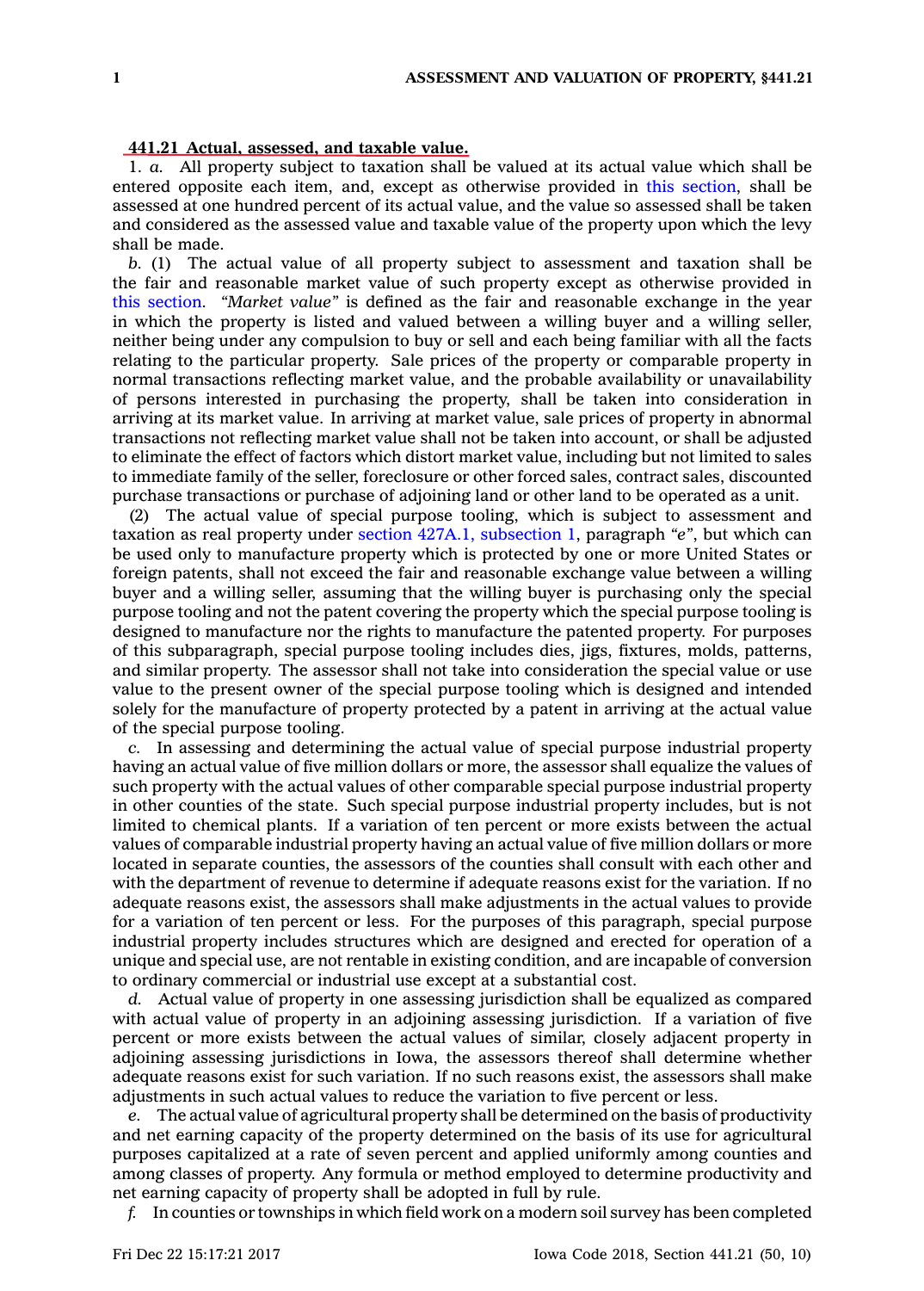since January 1, 1949, the assessor shall place emphasis upon the results of the survey in spreading the valuation among individual parcels of such agricultural property.

*g.* Notwithstanding any other provision of this [section](https://www.legis.iowa.gov/docs/code/441.21.pdf), the actual value of any property shall not exceed its fair and reasonable market value, except agricultural property which shall be valued exclusively as provided in paragraph *"e"* of this [subsection](https://www.legis.iowa.gov/docs/code/441.21.pdf).

*h.* The assessor shall determine the value of real property in accordance with rules adopted by the department of revenue and in accordance with forms and guidelines contained in the real property appraisal manual prepared by the department as updated from time to time. Such rules, forms, and guidelines shall not be inconsistent with or change the means, as provided in this [section](https://www.legis.iowa.gov/docs/code/441.21.pdf), of determining the actual, market, taxable, and assessed values.

*i.* (1) If the department finds that a city or county assessor is not in compliance with the rules of the department relating to valuation of property or has disregarded the forms and guidelines contained in the real property appraisal manual, the department shall notify the assessor and each member of the conference board for the appropriate assessing jurisdiction. The notice shall be mailed by restricted certified mail. The notice shall specify the areas of noncompliance and the steps necessary to achieve compliance. The notice shall also inform the assessor and conference board that if compliance is not achieved, <sup>a</sup> penalty may be imposed.

(2) The conference board shall respond to the department within thirty days of receipt of the notice of noncompliance. The conference board may respond to the notice by asserting that the assessor is in compliance with the rules, guidelines, and forms of the department or by informing the department that the conference board intends to submit <sup>a</sup> plan of action to achieve compliance. If the conference board responds to the notification by asserting that the assessor is in compliance, <sup>a</sup> hearing before the director of revenue shall be scheduled on the matter. Judicial review of the decision of the director of revenue may be sought by the conference board in accordance with [chapter](https://www.legis.iowa.gov/docs/code//17A.pdf) 17A.

(3) A plan of action shall be submitted within sixty days of receipt of the notice of noncompliance. The plan shall contain <sup>a</sup> time frame under which compliance shall be achieved which shall be no later than January 1 of the following assessment year. The plan of action shall contain the signature of the assessor and of the chairperson of the conference board. The department shall review the plan to determine whether the plan is sufficient to achieve compliance. Within thirty days of receipt of the plan, the department shall notify the assessor and the chairperson of the conference board that it has accepted the plan or that it is necessary to submit an amended plan of action.

(4) By January 1 of the assessment year following the calendar year in which the plan was submitted to the department, the conference board shall submit <sup>a</sup> report to the department indicating that the plan of action was followed and compliance has been achieved. The department may conduct <sup>a</sup> field inspection to ensure that the assessor is in compliance. By January 31, the department shall notify the assessor and the conference board, by restricted certified mail, either that compliance has been achieved or that the assessor remains in noncompliance. If the department determines that the assessor remains in noncompliance, the department shall take steps to withhold up to five percent of the reimbursement payment authorized in [section](https://www.legis.iowa.gov/docs/code/425.1.pdf) 425.1 until the department of revenue determines that the assessor is in compliance.

(5) If the conference board disputes the determination of the department, the chairperson of the conference board may appeal the determination to the director of revenue within thirty days from the date of the notice that the assessor remains in noncompliance. The director of revenue shall grant <sup>a</sup> hearing, and upon hearing shall determine the correctness of the department's determination of noncompliance. The director of revenue shall notify the conference board of the decision by mail. Judicial review of the decision of the director of revenue may be sought by the chairperson of the conference board in accordance with [chapter](https://www.legis.iowa.gov/docs/code//17A.pdf) 17A.

(6) The department shall adopt rules relating to the administration of this paragraph *"i"*.

2. In the event market value of the property being assessed cannot be readily established in the foregoing manner, then the assessor may determine the value of the property using the other uniform and recognized appraisal methods including its productive and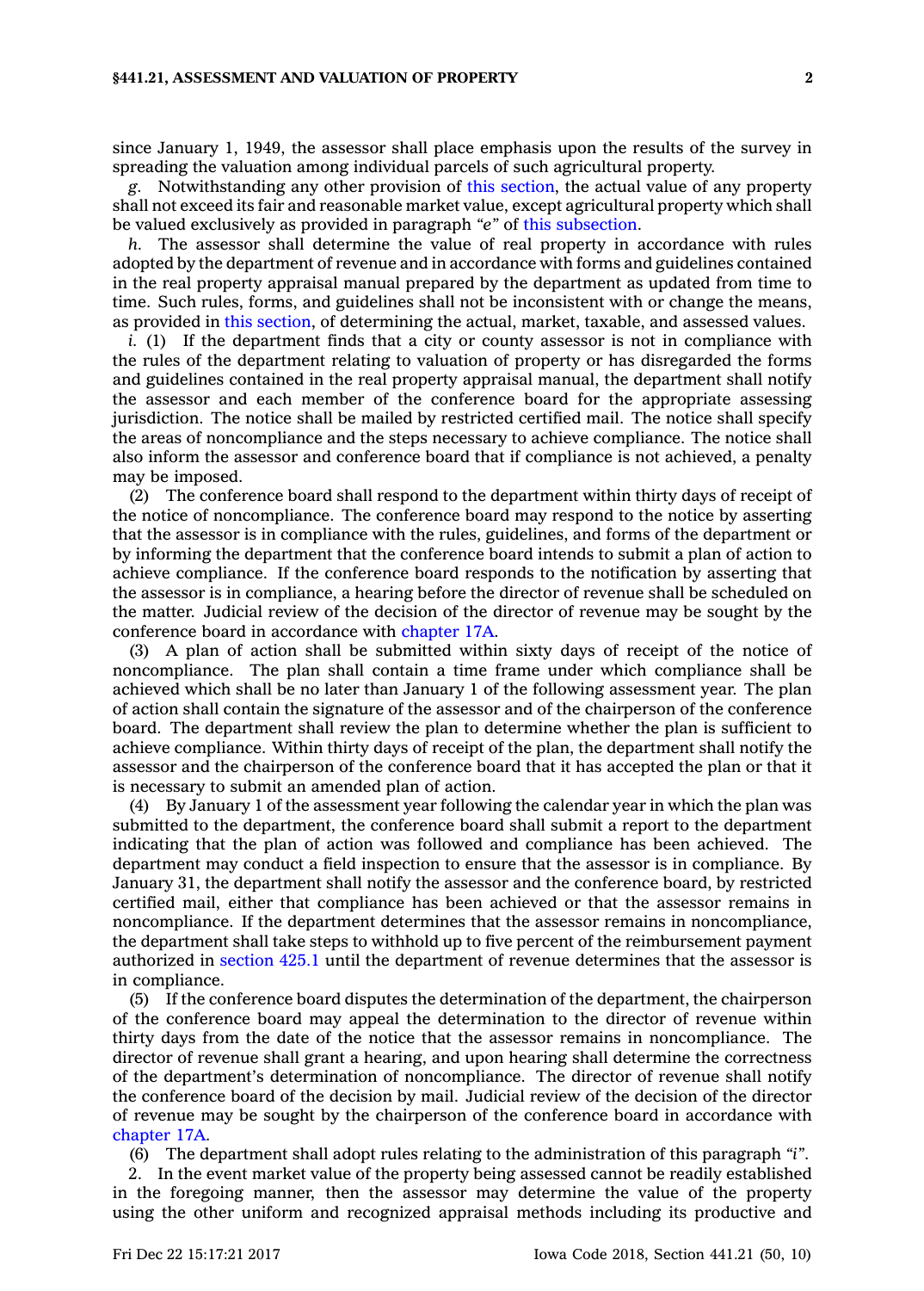earning capacity, if any, industrial conditions, its cost, physical and functional depreciation and obsolescence and replacement cost, and all other factors which would assist in determining the fair and reasonable market value of the property but the actual value shall not be determined by use of only one such factor. The following shall not be taken into consideration: Special value or use value of the property to its present owner, and the goodwill or value of <sup>a</sup> business which uses the property as distinguished from the value of the property as property. In addition, for assessment years beginning on or after January 1, 2018, and unless otherwise required for property valued by the department of revenue pursuant to [chapters](https://www.legis.iowa.gov/docs/code//428.pdf) 428, [433](https://www.legis.iowa.gov/docs/code//433.pdf), [437](https://www.legis.iowa.gov/docs/code//437.pdf), and [438](https://www.legis.iowa.gov/docs/code//438.pdf), the assessor shall not take into consideration and shall not request from any person sales or receipts data, expense data, balance sheets, bank account information, or other data related to the financial condition of <sup>a</sup> business operating in whole or in part on the property if the property is both classified as commercial or industrial property and owned and used by the owner of the business. However, in assessing property that is rented or leased to low-income individuals and families as authorized by section 42 of the Internal Revenue Code, as amended, and which section limits the amount that the individual or family pays for the rental or lease of units in the property, the assessor shall, unless the owner elects to withdraw the property from the assessment procedures for section 42 property, use the productive and earning capacity from the actual rents received as <sup>a</sup> method of appraisal and shall take into account the extent to which that use and limitation reduces the market value of the property. The assessor shall not consider any tax credit equity or other subsidized financing as income provided to the property in determining the assessed value. The property owner shall notify the assessor when property is withdrawn from section 42 eligibility under the Internal Revenue Code or if the owner elects to withdraw the property from the assessment procedures for section 42 property under this [subsection](https://www.legis.iowa.gov/docs/code/441.21.pdf). The property shall not be subject to section 42 assessment procedures for the assessment year for which section 42 eligibility is withdrawn or an election is made. This notification must be provided to the assessor no later than March 1 of the assessment year or the owner will be subject to <sup>a</sup> penalty of five hundred dollars for that assessment year. The penalty shall be collected at the same time and in the same manner as regular property taxes. An election to withdraw from the assessment procedures for section 42 property is irrevocable. Property that is withdrawn from the assessment procedures for section 42 property shall be classified and assessed as multiresidential property unless the property otherwise fails to meet the requirements of section 441.21, [subsection](https://www.legis.iowa.gov/docs/code/441.21.pdf) 13. Upon adoption of uniform rules by the department of revenue or succeeding authority covering assessments and valuations of such properties, the valuation on such properties shall be determined in accordance with such rules and in accordance with forms and guidelines contained in the real property appraisal manual prepared by the department as updated from time to time for assessment purposes to assure uniformity, but such rules, forms, and guidelines shall not be inconsistent with or change the foregoing means of determining the actual, market, taxable and assessed values.

3. *a. "Actual value"*, *"taxable value"*, or *"assessed value"* as used in other sections of the Code in relation to assessment of property for taxation shall mean the valuations as determined by this [section](https://www.legis.iowa.gov/docs/code/441.21.pdf); however, other provisions of the Code providing special methods or formulas for assessing or valuing specified property shall remain in effect, but [this](https://www.legis.iowa.gov/docs/code/441.21.pdf) [section](https://www.legis.iowa.gov/docs/code/441.21.pdf) shall be applicable to the extent consistent with such provisions. The assessor and department of revenue shall disclose at the written request of the taxpayer all information in any formula or method used to determine the actual value of the taxpayer's property.

*b.* (1) For assessment years beginning before January 1, 2018, the burden of proof shall be upon any complainant attacking such valuation as excessive, inadequate, inequitable, or capricious. However, in protest or appeal proceedings when the complainant offers competent evidence by at least two disinterested witnesses that the market value of the property is less than the market value determined by the assessor, the burden of proof thereafter shall be upon the officials or persons seeking to uphold such valuation to be assessed.

(2) For assessment years beginning on or after January 1, 2018, the burden of proof shall be upon any complainant attacking such valuation as excessive, inadequate, inequitable, or capricious. However, in protest or appeal proceedings when the complainant offers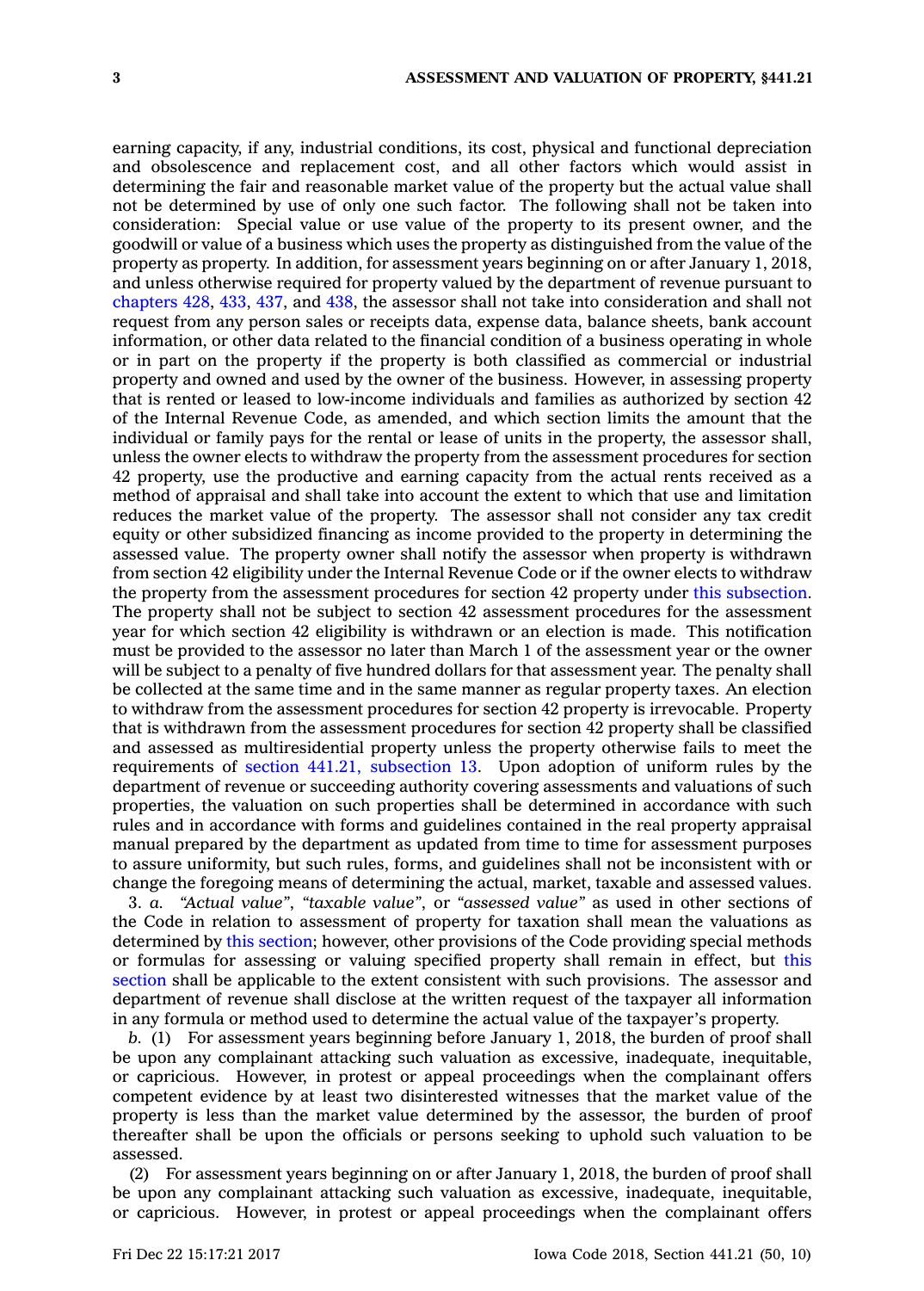competent evidence that the market value of the property is different than the market value determined by the assessor, the burden of proof thereafter shall be upon the officials or persons seeking to uphold such valuation to be assessed.

(3) If the classification of <sup>a</sup> property has been previously adjudicated by the property assessment appeal board or <sup>a</sup> court as part of an appeal under this [chapter](https://www.legis.iowa.gov/docs/code//441.pdf), there is <sup>a</sup> presumption that the classification of the property has not changed for each of the four subsequent assessment years, unless <sup>a</sup> subsequent such adjudication of the classification of the property has occurred, and the burden of demonstrating <sup>a</sup> change in use shall be upon the person asserting <sup>a</sup> change to the property's classification.

4. For valuations established as of January 1, 1979, the percentage of actual value at which agricultural and residential property shall be assessed shall be the quotient of the dividend and divisor as defined in this [section](https://www.legis.iowa.gov/docs/code/441.21.pdf). The dividend for each class of property shall be the dividend as determined for each class of property for valuations established as of January 1, 1978, adjusted by the product obtained by multiplying the percentage determined for that year by the amount of any additions or deletions to actual value, excluding those resulting from the revaluation of existing properties, as reported by the assessors on the abstracts of assessment for 1978, plus six percent of the amount so determined. However, if the difference between the dividend so determined for either class of property and the dividend for that class of property for valuations established as of January 1, 1978, adjusted by the product obtained by multiplying the percentage determined for that year by the amount of any additions or deletions to actual value, excluding those resulting from the revaluation of existing properties, as reported by the assessors on the abstracts of assessment for 1978, is less than six percent, the 1979 dividend for the other class of property shall be the dividend as determined for that class of property for valuations established as of January 1, 1978, adjusted by the product obtained by multiplying the percentage determined for that year by the amount of any additions or deletions to actual value, excluding those resulting from the revaluation of existing properties, as reported by the assessors on the abstracts of assessment for 1978, plus <sup>a</sup> percentage of the amount so determined which is equal to the percentage by which the dividend as determined for the other class of property for valuations established as of January 1, 1978, adjusted by the product obtained by multiplying the percentage determined for that year by the amount of any additions or deletions to actual value, excluding those resulting from the revaluation of existing properties, as reported by the assessors on the abstracts of assessment for 1978, is increased in arriving at the 1979 dividend for the other class of property. The divisor for each class of property shall be the total actual value of all such property in the state in the preceding year, as reported by the assessors on the abstracts of assessment submitted for 1978, plus the amount of value added to said total actual value by the revaluation of existing properties in 1979 as equalized by the director of revenue pursuant to [section](https://www.legis.iowa.gov/docs/code/441.49.pdf) 441.49. The director shall utilize information reported on abstracts of assessment submitted pursuant to [section](https://www.legis.iowa.gov/docs/code/441.45.pdf) 441.45 in determining such percentage. For valuations established as of January 1, 1980, and each assessment year thereafter beginning before January 1, 2013, the percentage of actual value as equalized by the director of revenue as provided in [section](https://www.legis.iowa.gov/docs/code/441.49.pdf) 441.49 at which agricultural and residential property shall be assessed shall be calculated in accordance with the methods provided in this [subsection](https://www.legis.iowa.gov/docs/code/441.21.pdf), including the limitation of increases in agricultural and residential assessed values to the percentage increase of the other class of property if the other class increases less than the allowable limit adjusted to include the applicable and current values as equalized by the director of revenue, except that any references to six percent in this [subsection](https://www.legis.iowa.gov/docs/code/441.21.pdf) shall be four percent. For valuations established as of January 1, 2013, and each assessment year thereafter, the percentage of actual value as equalized by the department of revenue as provided in [section](https://www.legis.iowa.gov/docs/code/441.49.pdf) 441.49 at which agricultural and residential property shall be assessed shall be calculated in accordance with the methods provided in this [subsection](https://www.legis.iowa.gov/docs/code/441.21.pdf), including the limitation of increases in agricultural and residential assessed values to the percentage increase of the other class of property if the other class increases less than the allowable limit adjusted to include the applicable and current values as equalized by the department of revenue, except that any references to six percent in this [subsection](https://www.legis.iowa.gov/docs/code/441.21.pdf) shall be three percent.

5. *a.* For valuations established as of January 1, 1979, property valued by the department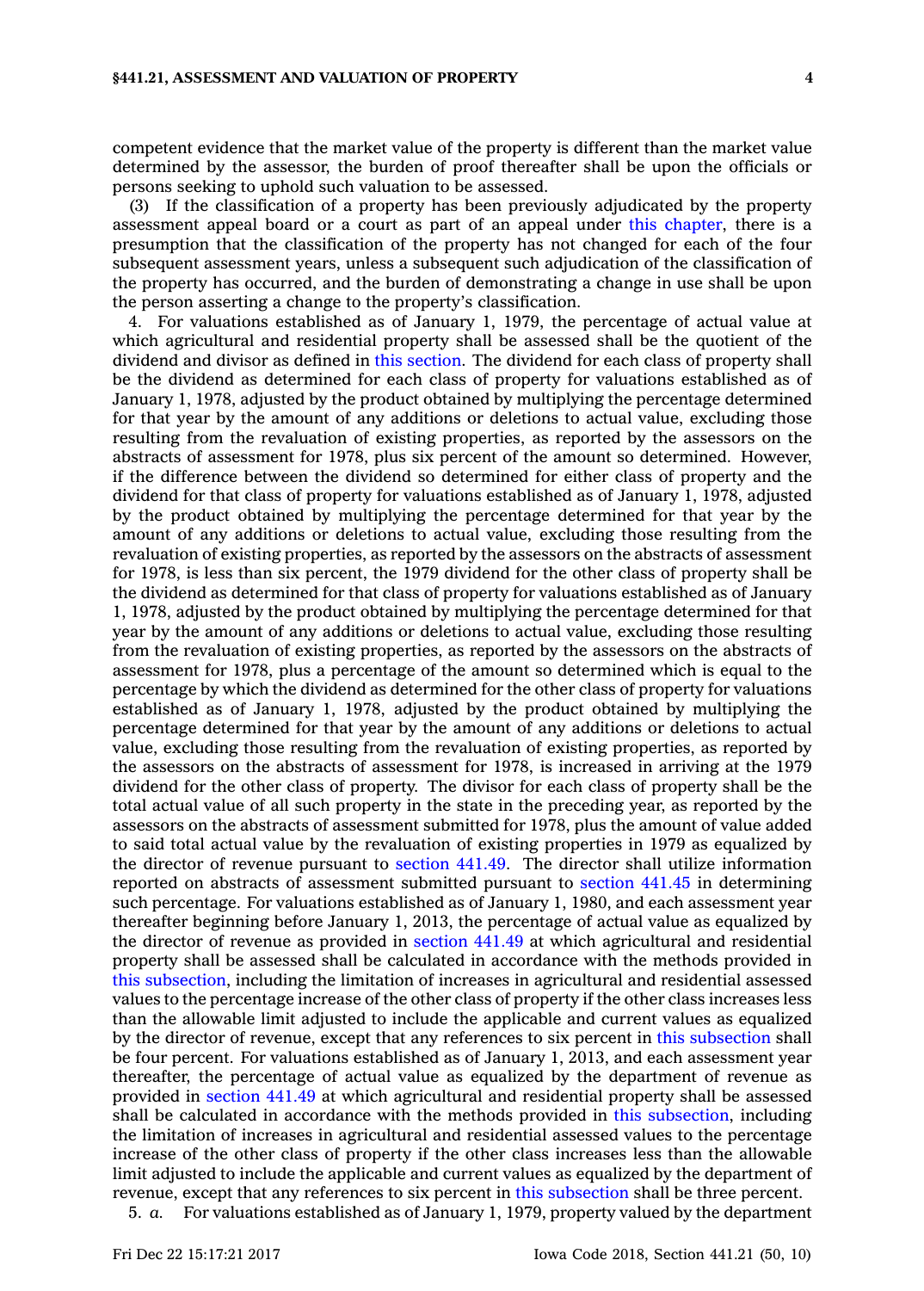of revenue pursuant to [chapters](https://www.legis.iowa.gov/docs/code//428.pdf) 428, [433](https://www.legis.iowa.gov/docs/code//433.pdf), [437](https://www.legis.iowa.gov/docs/code//437.pdf), and [438](https://www.legis.iowa.gov/docs/code//438.pdf) shall be considered as one class of property and shall be assessed as <sup>a</sup> percentage of its actual value. The percentage shall be determined by the director of revenue in accordance with the provisions of this [section](https://www.legis.iowa.gov/docs/code/441.21.pdf). For valuations established as of January 1, 1979, the percentage shall be the quotient of the dividend and divisor as defined in this [section](https://www.legis.iowa.gov/docs/code/441.21.pdf). The dividend shall be the total actual valuation established for 1978 by the department of revenue, plus ten percent of the amount so determined. The divisor for property valued by the department of revenue pursuant to [chapters](https://www.legis.iowa.gov/docs/code//428.pdf) 428, [433](https://www.legis.iowa.gov/docs/code//433.pdf), [437](https://www.legis.iowa.gov/docs/code//437.pdf), and [438](https://www.legis.iowa.gov/docs/code//438.pdf) shall be the valuation established for 1978, plus the amount of value added to the total actual value by the revaluation of the property by the department of revenue as of January 1, 1979. For valuations established as of January 1, 1980, property valued by the department of revenue pursuant to [chapters](https://www.legis.iowa.gov/docs/code//428.pdf) 428, [433](https://www.legis.iowa.gov/docs/code//433.pdf), [437](https://www.legis.iowa.gov/docs/code//437.pdf), and [438](https://www.legis.iowa.gov/docs/code//438.pdf) shall be assessed at <sup>a</sup> percentage of its actual value. The percentage shall be determined by the director of revenue in accordance with the provisions of this [section](https://www.legis.iowa.gov/docs/code/441.21.pdf). For valuations established as of January 1, 1980, the percentage shall be the quotient of the dividend and divisor as defined in this [section](https://www.legis.iowa.gov/docs/code/441.21.pdf). The dividend shall be the total actual valuation established for 1979 by the department of revenue, plus eight percent of the amount so determined. The divisor for property valued by the department of revenue pursuant to [chapters](https://www.legis.iowa.gov/docs/code//428.pdf) 428, [433](https://www.legis.iowa.gov/docs/code//433.pdf), [437](https://www.legis.iowa.gov/docs/code//437.pdf), and [438](https://www.legis.iowa.gov/docs/code//438.pdf) shall be the valuation established for 1979, plus the amount of value added to the total actual value by the revaluation of the property by the department of revenue as of January 1, 1980. For valuations established as of January 1, 1981, and each year thereafter, the percentage of actual value at which property valued by the department of revenue pursuant to [chapters](https://www.legis.iowa.gov/docs/code//428.pdf) 428, [433](https://www.legis.iowa.gov/docs/code//433.pdf), [437](https://www.legis.iowa.gov/docs/code//437.pdf), and [438](https://www.legis.iowa.gov/docs/code//438.pdf) shall be assessed shall be calculated in accordance with the methods provided herein, except that any references to ten percent in this [subsection](https://www.legis.iowa.gov/docs/code/441.21.pdf) shall be eight percent. For valuations established on or after January 1, 2013, property valued by the department of revenue pursuant to [chapter](https://www.legis.iowa.gov/docs/code//434.pdf) 434 shall be assessed at <sup>a</sup> percentage of its actual value equal to the percentage of actual value at which property assessed as commercial property is assessed under paragraph *"b"* for the same assessment year.

*b.* For valuations established on or after January 1, 2013, commercial property, excluding properties referred to in section 427A.1, [subsection](https://www.legis.iowa.gov/docs/code/427A.1.pdf) 8, shall be assessed at <sup>a</sup> percentage of its actual value, as determined in this paragraph *"b"*. For valuations established for the assessment year beginning January 1, 2013, the percentage of actual value as equalized by the department of revenue as provided in [section](https://www.legis.iowa.gov/docs/code/441.49.pdf) 441.49 at which commercial property shall be assessed shall be ninety-five percent. For valuations established for the assessment year beginning January 1, 2014, and each assessment year thereafter, the percentage of actual value as equalized by the department of revenue as provided in [section](https://www.legis.iowa.gov/docs/code/441.49.pdf) 441.49 at which commercial property shall be assessed shall be ninety percent.

*c.* For valuations established on or after January 1, 2013, industrial property, excluding properties referred to in section 427A.1, [subsection](https://www.legis.iowa.gov/docs/code/427A.1.pdf) 8, shall be assessed at <sup>a</sup> percentage of its actual value, as determined in this paragraph *"c"*. For valuations established for the assessment year beginning January 1, 2013, the percentage of actual value as equalized by the department of revenue as provided in [section](https://www.legis.iowa.gov/docs/code/441.49.pdf) 441.49 at which industrial property shall be assessed shall be ninety-five percent. For valuations established for the assessment year beginning January 1, 2014, and each assessment year thereafter, the percentage of actual value as equalized by the department of revenue as provided in [section](https://www.legis.iowa.gov/docs/code/441.49.pdf) 441.49 at which industrial property shall be assessed shall be ninety percent.

6. Beginning with valuations established as of January 1, 1978, the assessors shall report the aggregate taxable values and the number of dwellings located on agricultural land and the aggregate taxable value of all other structures on agricultural land. Beginning with valuations established as of January 1, 1981, the agricultural dwellings located on agricultural land shall be valued at their market value as defined in this [section](https://www.legis.iowa.gov/docs/code/441.21.pdf) and agricultural dwellings shall be valued as rural residential property and shall be assessed at the same percentage of actual value as is all other residential property.

7. *a.* For the purpose of computing the debt limitations for municipalities, political subdivisions, and school districts, the term *"actual value"* means the *"actual value"* as determined by [subsections](https://www.legis.iowa.gov/docs/code/441.21.pdf) 1 through 3 without application of any percentage reduction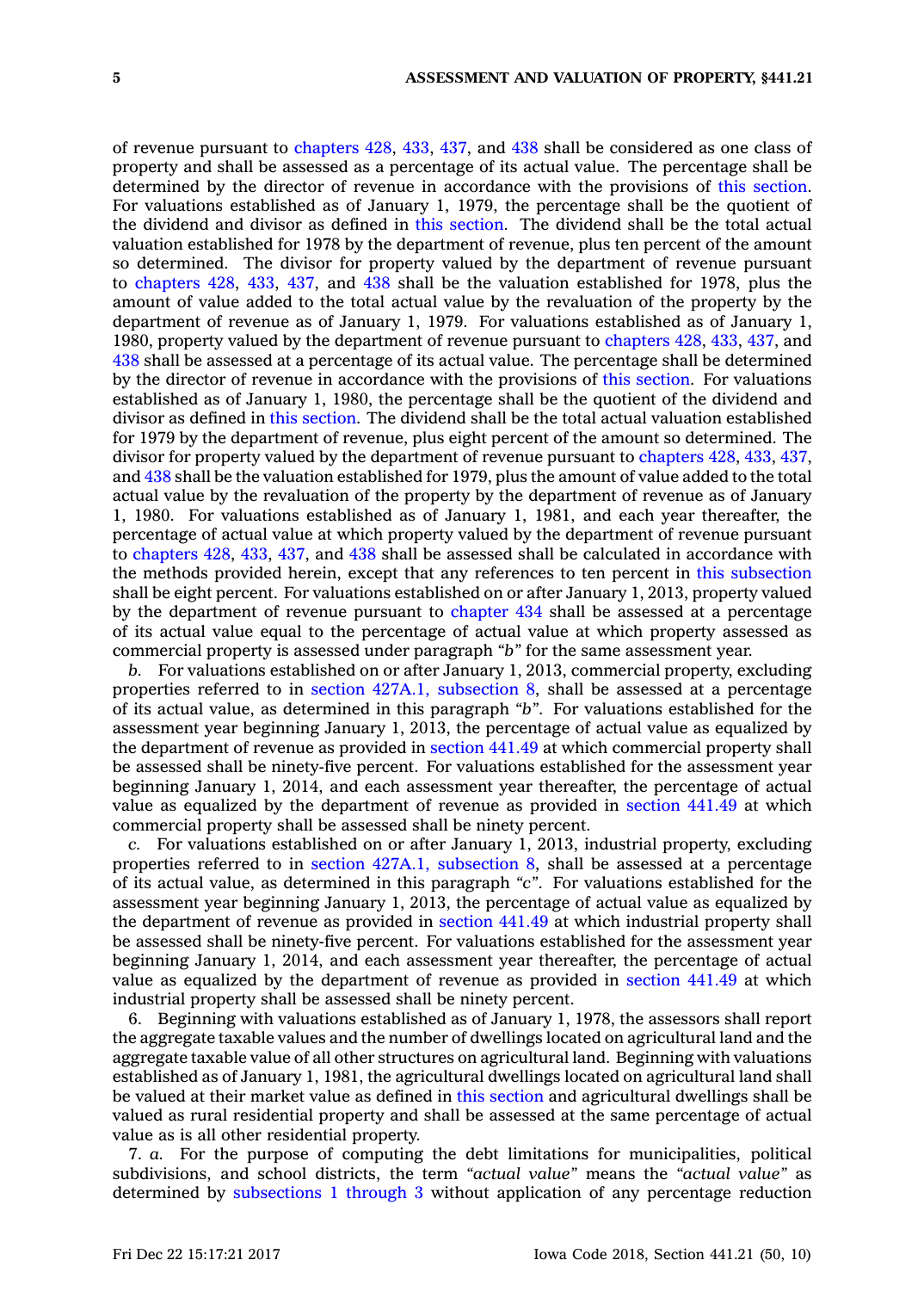## **§441.21, ASSESSMENT AND VALUATION OF PROPERTY 6**

and entered opposite each item, and as listed on the tax list as provided in [section](https://www.legis.iowa.gov/docs/code/443.2.pdf) 443.2 as "actual value".

*b.* Whenever any board of review or other tribunal changes the assessed value of property, all applicable records of assessment shall be adjusted to reflect such change in both assessed value and actual value of such property.

8. *a.* Any normal and necessary repairs to <sup>a</sup> building, not amounting to structural replacements or modification, shall not increase the taxable value of the building. This paragraph applies only to repairs of two thousand five hundred dollars or less per building per year.

*b.* Notwithstanding paragraph *"a"*, any construction or installation of <sup>a</sup> solar energy system on property classified as agricultural, residential, commercial, multiresidential, or industrial property shall not increase the actual, assessed, and taxable values of the property for five full assessment years.

*c.* As used in this [subsection](https://www.legis.iowa.gov/docs/code/441.21.pdf), *"solar energy system"* means either of the following:

(1) A system of equipment capable of collecting and converting incident solar radiation or wind energy into thermal, mechanical or electrical energy and transforming these forms of energy by <sup>a</sup> separate apparatus to storage or to <sup>a</sup> point of use which is constructed or installed after January 1, 1978.

(2) A system that uses the basic design of the building to maximize solar heat gain during the cold season and to minimize solar heat gain in the hot season and that uses natural means to collect, store, and distribute solar energy which is constructed or installed after January 1, 1981.

*d.* In assessing and valuing the property for tax purposes, the assessor shall disregard any market value added by <sup>a</sup> solar energy system to <sup>a</sup> building. The director of revenue shall adopt rules, after consultation with the economic development authority, specifying the types of equipment and structural components to be included under the guidelines provided in [this](https://www.legis.iowa.gov/docs/code/441.21.pdf) [subsection](https://www.legis.iowa.gov/docs/code/441.21.pdf).

9. Not later than November 1, 1979, and November 1 of each subsequent year, the director shall certify to the county auditor of each county the percentages of actual value at which residential property, agricultural property, commercial property, industrial property, multiresidential property, property valued by the department of revenue pursuant to [chapter](https://www.legis.iowa.gov/docs/code//434.pdf) [434](https://www.legis.iowa.gov/docs/code//434.pdf), and property valued by the department of revenue pursuant to [chapters](https://www.legis.iowa.gov/docs/code//428.pdf) 428, [433](https://www.legis.iowa.gov/docs/code//433.pdf), [437](https://www.legis.iowa.gov/docs/code//437.pdf), and [438](https://www.legis.iowa.gov/docs/code//438.pdf) in each assessing jurisdiction in the county shall be assessed for taxation. The county auditor shall proceed to determine the assessed values of agricultural property, residential property, commercial property, industrial property, multiresidential property, property valued by the department of revenue pursuant to [chapter](https://www.legis.iowa.gov/docs/code//434.pdf) 434, and property valued by the department of revenue pursuant to [chapters](https://www.legis.iowa.gov/docs/code//428.pdf) 428, [433](https://www.legis.iowa.gov/docs/code//433.pdf), [437](https://www.legis.iowa.gov/docs/code//437.pdf), and [438](https://www.legis.iowa.gov/docs/code//438.pdf) by applying such percentages to the current actual value of such property, as reported to the county auditor by the assessor, and the assessed values so determined shall be the taxable values of such properties upon which the levy shall be made.

10. The percentage of actual value computed by the department of revenue for agricultural property, residential property, commercial property, industrial property, multiresidential property, property valued by the department of revenue pursuant to [chapter](https://www.legis.iowa.gov/docs/code//434.pdf) [434](https://www.legis.iowa.gov/docs/code//434.pdf), and property valued by the department of revenue pursuant to [chapters](https://www.legis.iowa.gov/docs/code//428.pdf) 428, [433](https://www.legis.iowa.gov/docs/code//433.pdf), [437](https://www.legis.iowa.gov/docs/code//437.pdf), and [438](https://www.legis.iowa.gov/docs/code//438.pdf) and used to determine assessed values of those classes of property does not constitute <sup>a</sup> rule as defined in section 17A.2, [subsection](https://www.legis.iowa.gov/docs/code/17A.2.pdf) 11.

11. Beginning with valuations established on or after January 1, 1995, as used in this [section](https://www.legis.iowa.gov/docs/code/441.21.pdf), *"residential property"* includes all land and buildings of multiple housing cooperatives organized under [chapter](https://www.legis.iowa.gov/docs/code//499A.pdf) 499A and includes land and buildings used primarily for human habitation which land and buildings are owned and operated by organizations that have received tax-exempt status under section  $501(c)(3)$  of the Internal Revenue Code and rental income from the property is not taxed as unrelated business income under [section](https://www.legis.iowa.gov/docs/code/422.33.pdf) 422.33, [subsection](https://www.legis.iowa.gov/docs/code/422.33.pdf) 1A.

12. As used in this [section](https://www.legis.iowa.gov/docs/code/441.21.pdf), unless the context otherwise requires, *"agricultural property"* includes all of the following:

*a.* Beginning with valuations established on or after January 1, 2002, the real estate of <sup>a</sup>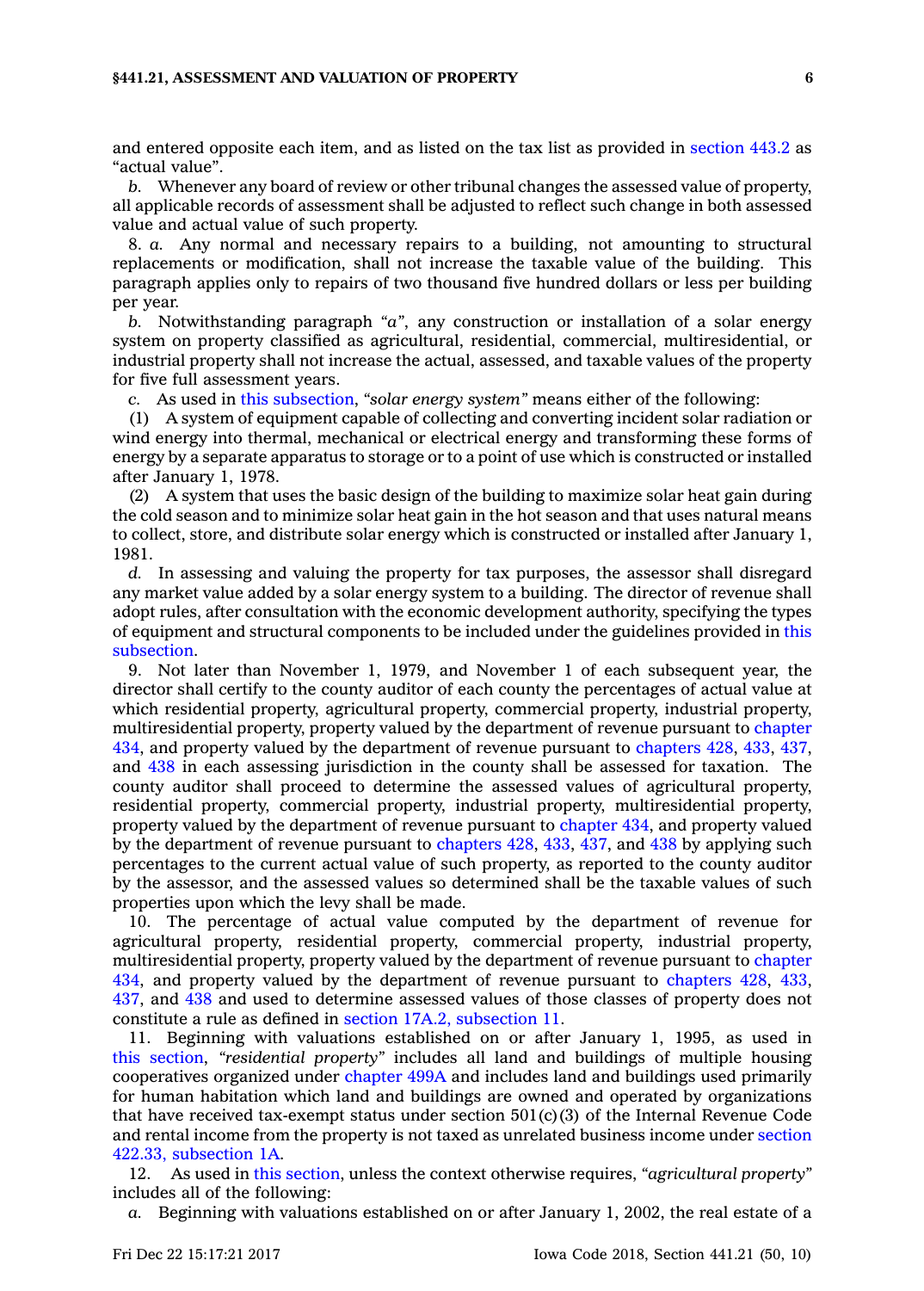vineyard and buildings used in connection with the vineyard, including any building used for processing wine if such building is located on the same parcel as the vineyard.

*b.* Beginning with valuations established on or after January 1, 2013, real estate used directly in the cultivation and production of algae for harvesting as <sup>a</sup> crop for animal feed, food, nutritionals, or biofuel production. The real estate must be an enclosed pond or land containing <sup>a</sup> photobioreactor.

13. *a.* (1) For the assessment year beginning January 1, 2015, mobile home parks, manufactured home communities, land-leased communities, assisted living facilities, property primarily used or intended for human habitation containing three or more separate dwelling units, and that portion of <sup>a</sup> building that is used or intended for human habitation and <sup>a</sup> proportionate share of the land upon which the building is situated, regardless of the number of dwelling units located in the building, if the use for human habitation is not the primary use of the building and such building is not otherwise classified as residential property, shall be valued as <sup>a</sup> separate class of property known as multiresidential property and, excluding properties referred to in section 427A.1, [subsection](https://www.legis.iowa.gov/docs/code/427A.1.pdf) 8, shall be assessed at <sup>a</sup> percentage of its actual value, as determined in this [subsection](https://www.legis.iowa.gov/docs/code/441.21.pdf).

(2) Beginning with valuations established on or after January 1, 2016, all of the following shall be valued as <sup>a</sup> separate class of property known as multiresidential property and, excluding properties referred to in section 427A.1, [subsection](https://www.legis.iowa.gov/docs/code/427A.1.pdf) 8, shall be assessed at <sup>a</sup> percentage of its actual value, as determined in this [subsection](https://www.legis.iowa.gov/docs/code/441.21.pdf):

- (a) Mobile home parks.
- (b) Manufactured home communities.
- (c) Land-leased communities.
- (d) Assisted living facilities.

(e) A parcel primarily used or intended for human habitation containing three or more separate dwelling units. If <sup>a</sup> portion of such <sup>a</sup> parcel is used or intended for <sup>a</sup> purpose that, if the primary use, would be classified as commercial property or industrial property, each such portion, including <sup>a</sup> proportionate share of the land included in the parcel, if applicable, shall be assigned the appropriate classification pursuant to paragraph *"c"*.

(f) For <sup>a</sup> parcel that is primarily used or intended for use as commercial property or industrial property, that portion of the parcel that is used or intended for human habitation, regardless of the number of dwelling units contained on the parcel, including <sup>a</sup> proportionate share of the land included in the parcel, if applicable. The portion of such <sup>a</sup> parcel used or intended for use as commercial property or industrial property, including <sup>a</sup> proportionate share of the land included in the parcel, if applicable, shall be assigned the appropriate classification pursuant to paragraph *"c"*.

*b.* For valuations established for the assessment year beginning January 1, 2015, the percentage of actual value as equalized by the department of revenue as provided in [section](https://www.legis.iowa.gov/docs/code/441.49.pdf) [441.49](https://www.legis.iowa.gov/docs/code/441.49.pdf) at which multiresidential property shall be assessed shall be the greater of eighty-six and twenty-five hundredths percent or the percentage of actual value determined by the department of revenue at which property assessed as residential property is assessed for the same assessment year under [subsection](https://www.legis.iowa.gov/docs/code/441.21.pdf) 4. For valuations established for the assessment year beginning January 1, 2016, the percentage of actual value as equalized by the department of revenue as provided in [section](https://www.legis.iowa.gov/docs/code/441.49.pdf) 441.49 at which multiresidential property shall be assessed shall be the greater of eighty-two and five-tenths percent or the percentage of actual value determined by the department of revenue at which property assessed as residential property is assessed for the same assessment year under [subsection](https://www.legis.iowa.gov/docs/code/441.21.pdf) 4. For valuations established for the assessment year beginning January 1, 2017, the percentage of actual value as equalized by the department of revenue as provided in [section](https://www.legis.iowa.gov/docs/code/441.49.pdf) 441.49 at which multiresidential property shall be assessed shall be the greater of seventy-eight and seventy-five hundredths percent or the percentage of actual value determined by the department of revenue at which property assessed as residential property is assessed for the same assessment year under [subsection](https://www.legis.iowa.gov/docs/code/441.21.pdf) 4. For valuations established for the assessment year beginning January 1, 2018, the percentage of actual value as equalized by the department of revenue as provided in [section](https://www.legis.iowa.gov/docs/code/441.49.pdf) 441.49 at which multiresidential property shall be assessed shall be the greater of seventy-five percent or the percentage of actual value determined by the department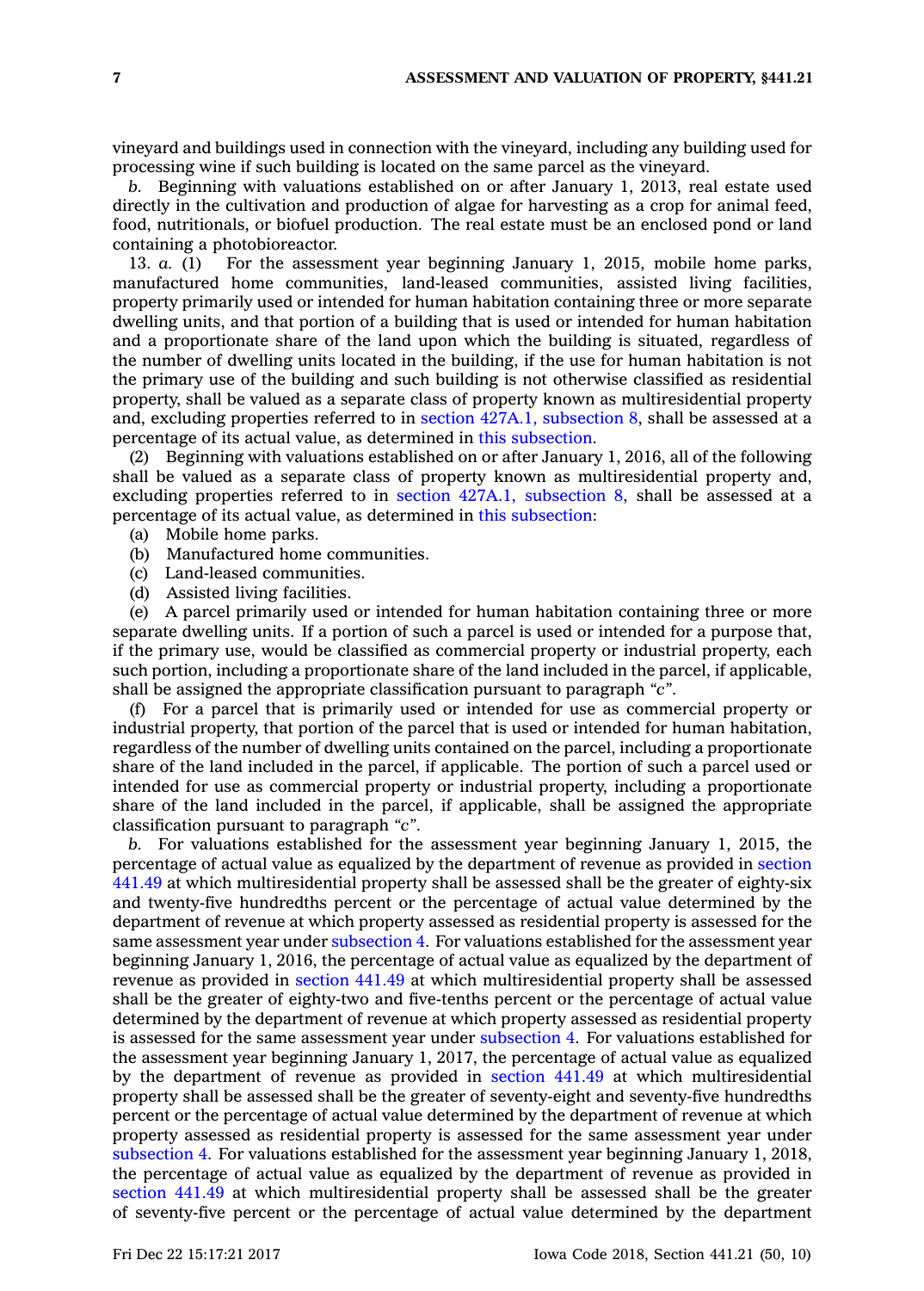of revenue at which property assessed as residential property is assessed for the same assessment year under [subsection](https://www.legis.iowa.gov/docs/code/441.21.pdf) 4. For valuations established for the assessment year beginning January 1, 2019, the percentage of actual value as equalized by the department of revenue as provided in [section](https://www.legis.iowa.gov/docs/code/441.49.pdf) 441.49 at which multiresidential property shall be assessed shall be the greater of seventy-one and twenty-five hundredths percent or the percentage of actual value determined by the department of revenue at which property assessed as residential property is assessed for the same assessment year under [subsection](https://www.legis.iowa.gov/docs/code/441.21.pdf) 4. For valuations established for the assessment year beginning January 1, 2020, the percentage of actual value as equalized by the department of revenue as provided in [section](https://www.legis.iowa.gov/docs/code/441.49.pdf) 441.49 at which multiresidential property shall be assessed shall be the greater of sixty-seven and five-tenths percent or the percentage of actual value determined by the department of revenue at which property assessed as residential property is assessed for the same assessment year under [subsection](https://www.legis.iowa.gov/docs/code/441.21.pdf) 4. For valuations established for the assessment year beginning January 1, 2021, the percentage of actual value as equalized by the department of revenue as provided in [section](https://www.legis.iowa.gov/docs/code/441.49.pdf) 441.49 at which multiresidential property shall be assessed shall be the greater of sixty-three and seventy-five hundredths percent or the percentage of actual value determined by the department of revenue at which property assessed as residential property is assessed for the same assessment year under [subsection](https://www.legis.iowa.gov/docs/code/441.21.pdf) 4. For valuations established for the assessment year beginning January 1, 2022, and each assessment year thereafter, the percentage of actual value as equalized by the department of revenue as provided in [section](https://www.legis.iowa.gov/docs/code/441.49.pdf) [441.49](https://www.legis.iowa.gov/docs/code/441.49.pdf) at which multiresidential property shall be assessed shall be equal to the percentage of actual value determined by the department of revenue at which property assessed as residential property is assessed under [subsection](https://www.legis.iowa.gov/docs/code/441.21.pdf) 4 for the same assessment year.

*c.* (1) For the assessment year beginning January 1, 2015, for parcels that, in part, satisfy the requirements for classification as multiresidential property, the assessor shall assign to that portion of the parcel the classification of multiresidential property and to such other portions of the parcel the property classification for which such other portions qualify.

(2) Beginning with valuations established on or after January 1, 2016, for parcels for which <sup>a</sup> portion of the parcel satisfies the requirements for classification as multiresidential property pursuant to paragraph *"a"*, subparagraph (2), subparagraph division (e) or (f), the assessor shall assign to that portion of the parcel the classification of multiresidential property and to such other portions of the parcel the property classification for which such other portions qualify.

*d.* Property that is rented or leased to low-income individuals and families as authorized by section 42 of the Internal Revenue Code, and that has not been withdrawn from section 42 assessment procedures under [subsection](https://www.legis.iowa.gov/docs/code/441.21.pdf) 2 of this [section](https://www.legis.iowa.gov/docs/code/441.21.pdf), or <sup>a</sup> hotel, motel, inn, or other building where rooms or dwelling units are usually rented for less than one month shall not be classified as multiresidential property under this [subsection](https://www.legis.iowa.gov/docs/code/441.21.pdf).

*e.* As used in this [subsection](https://www.legis.iowa.gov/docs/code/441.21.pdf):

(1) *"Assisted living facility"* means property for providing assisted living as defined in [section](https://www.legis.iowa.gov/docs/code/231C.2.pdf) 231C.2. *"Assisted living facility"* also includes <sup>a</sup> health care facility, as defined in section [135C.1](https://www.legis.iowa.gov/docs/code/135C.1.pdf), an elder group home, as defined in section [231B.1](https://www.legis.iowa.gov/docs/code/231B.1.pdf), <sup>a</sup> child foster care facility under [chapter](https://www.legis.iowa.gov/docs/code//237.pdf) 237, or property used for <sup>a</sup> hospice program as defined in [section](https://www.legis.iowa.gov/docs/code/135J.1.pdf) 135J.1.

(2) *"Dwelling unit"* means an apartment, group of rooms, or single room which is occupied as separate living quarters or, if vacant, is intended for occupancy as separate living quarters, in which <sup>a</sup> tenant can live and sleep separately from any other persons in the building.

(3) *"Land-leased community"* means the same as defined in sections [335.30A](https://www.legis.iowa.gov/docs/code/335.30A.pdf) and [414.28A](https://www.legis.iowa.gov/docs/code/414.28A.pdf).

(4) *"Manufactured home community"* means the same as <sup>a</sup> land-leased community.

(5) *"Mobile home park"* means the same as defined in [section](https://www.legis.iowa.gov/docs/code/435.1.pdf) 435.1.

[C97, §1305; S13, §1305; C24, 27, 31, 35, 39, §**7109;** C46, §441.4; C50, 54, 58, §441.13; C62, 66, 71, 73, 75, 77, 79, 81, §441.21; 81 [Acts,](https://www.legis.iowa.gov/docs/acts/1981/CH0144.pdf) ch 144, §1; 82 Acts, ch [1100,](https://www.legis.iowa.gov/docs/acts/1982/CH1100.pdf) §22, ch [1159,](https://www.legis.iowa.gov/docs/acts/1982/CH1159.pdf) §1 – 3, ch [1186,](https://www.legis.iowa.gov/docs/acts/1982/CH1186.pdf) §4, 5]

83 [Acts,](https://www.legis.iowa.gov/docs/acts/83/CH0202.pdf) ch 202, §22, 23; 84 Acts, ch [1223,](https://www.legis.iowa.gov/docs/acts/84/CH1223.pdf) §1; 88 Acts, ch [1116,](https://www.legis.iowa.gov/docs/acts/88/CH1116.pdf) §1; 89 [Acts,](https://www.legis.iowa.gov/docs/acts/89/CH0176.pdf) ch 176, §1; [89](https://www.legis.iowa.gov/docs/acts/89/CH0296.pdf) [Acts,](https://www.legis.iowa.gov/docs/acts/89/CH0296.pdf) ch 296, §63; 95 [Acts,](https://www.legis.iowa.gov/docs/acts/95/CH0083.pdf) ch 83, §28; 95 [Acts,](https://www.legis.iowa.gov/docs/acts/95/CH0157.pdf) ch 157, §1; 96 Acts, ch [1034,](https://www.legis.iowa.gov/docs/acts/96/CH1034.pdf) §40; 97 [Acts,](https://www.legis.iowa.gov/docs/acts/97/CH0023.pdf) ch 23, [§51](https://www.legis.iowa.gov/docs/acts/97/CH0023.pdf); 99 [Acts,](https://www.legis.iowa.gov/docs/acts/99/CH0114.pdf) ch 114, §28; 2001 [Acts,](https://www.legis.iowa.gov/docs/acts/2001/CH0119.pdf) ch 119, §1; 2002 Acts, ch [1150,](https://www.legis.iowa.gov/docs/acts/2002/CH1150.pdf) §13; 2002 [Acts,](https://www.legis.iowa.gov/docs/acts/2002/CH1153.pdf) ch [1153,](https://www.legis.iowa.gov/docs/acts/2002/CH1153.pdf) §1, 2; 2003 [Acts,](https://www.legis.iowa.gov/docs/acts/2003/CH0145.pdf) ch 145, §286; 2004 Acts, ch [1073,](https://www.legis.iowa.gov/docs/acts/2004/CH1073.pdf) §29; 2005 Acts, ch 150, [§124,](https://www.legis.iowa.gov/docs/acts/2005/CH0150.pdf) 125;